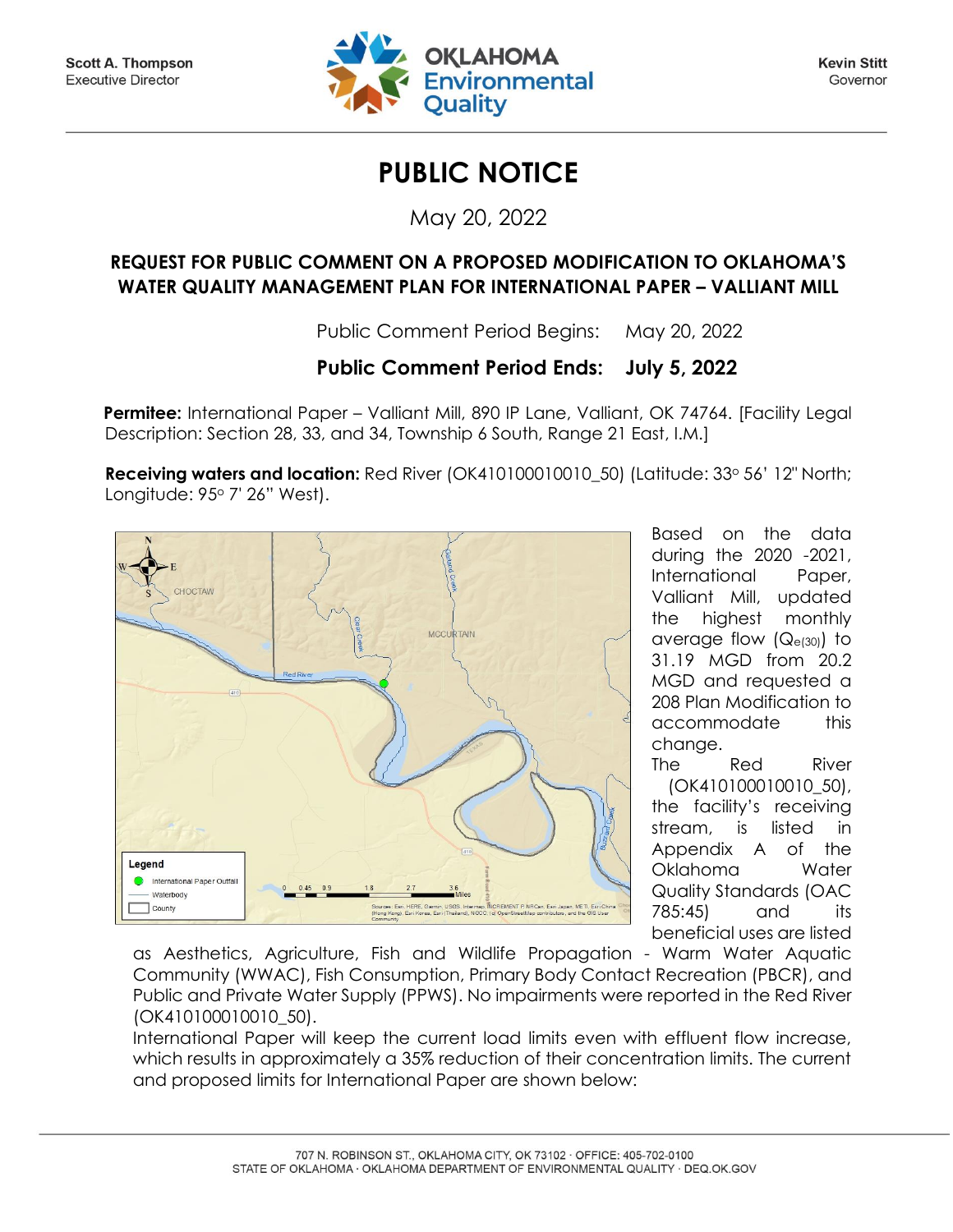|             | <b>Current Limits</b>                    | <b>Proposed Limits</b>                   |  |  |
|-------------|------------------------------------------|------------------------------------------|--|--|
| $Q_{e(30)}$ | 20.2 MGD                                 | 31.19 MGD                                |  |  |
|             | Monthly Average:                         | Monthly Average:                         |  |  |
|             | Jun-Oct: $38,020$ lbs/d BOD <sub>5</sub> | Jun-Oct: $38,020$ lbs/d BOD <sub>5</sub> |  |  |
|             | Nov-Mar: 38,020 lbs/d BOD <sub>5</sub>   | Nov-Mar: 38,020 lbs/d BOD <sub>5</sub>   |  |  |
|             | Apr-May: 38,020 lbs/d BOD <sub>5</sub>   | Apr-May: 38,020 lbs/d BOD <sub>5</sub>   |  |  |
| <b>WLA</b>  |                                          |                                          |  |  |
|             | Daily Maximum:                           | Daily Maximum:                           |  |  |
|             | Jun-Oct: $44,666$ lbs/d BOD <sub>5</sub> | Jun-Oct: $44,666$ lbs/d BOD <sub>5</sub> |  |  |
|             | Nov-Mar: 76,650 lbs/d BOD <sub>5</sub>   | Nov-Mar: 76,650 lbs/d BOD <sub>5</sub>   |  |  |
|             | Apr-May: $76,650$ lbs/d BOD <sub>5</sub> | Apr-May: $76,650$ lbs/d BOD <sub>5</sub> |  |  |

## **International Paper Valliant Mill**

These limitations are minimum requirements. If a Total Maximum Daily Load (TMDL) is approved for the stream, any more stringent limitations contained in the TMDL will apply. The comment period will be open for 45 days. If you have any concerns regarding these proposed limits, please submit your comments in writing by the end of the workday on **July 5, 2022** to:

> Soojung Lim Water Quality Division Oklahoma Department of Environmental Quality P.O. Box 1677 Oklahoma City, OK 73101-1677 (405) 702-8195 E-mail: Water.Comments@deq.ok.gov

You may also request a public meeting in writing. If there is a significant degree of public interest, DEQ will schedule a public meeting. After evaluating comments received and making any necessary changes, the WLA will be submitted to the U.S. Environmental Protection Agency (EPA) for final approval.

| <b>FACILITY</b><br>208:                        | <b>INTERNATIONAL PAPER CO.</b><br>(was Weyerhaeuser Company) | <b>CITY/TOWN:</b>                        | <b>Valliant</b>            |
|------------------------------------------------|--------------------------------------------------------------|------------------------------------------|----------------------------|
| <b>FACILITY</b><br>l LEGAL<br><b>LOCATION:</b> | S26, 27, 28, 33, 34, T6S R21E I.M                            | <b>COUNTY:</b>                           | McCurtain                  |
| NPDES #:                                       | OK0000744                                                    | SIC CODE:                                | 2631                       |
| <b>STATE</b><br><b>FACILITY</b><br>NUMBER:     | I-48000170                                                   | <b>OPERATIONS</b><br><b>DESCRIPTION:</b> | Paperboard<br>Manufacturer |
| <b>OUTFALL</b><br>NUMBER:                      | 003                                                          |                                          |                            |